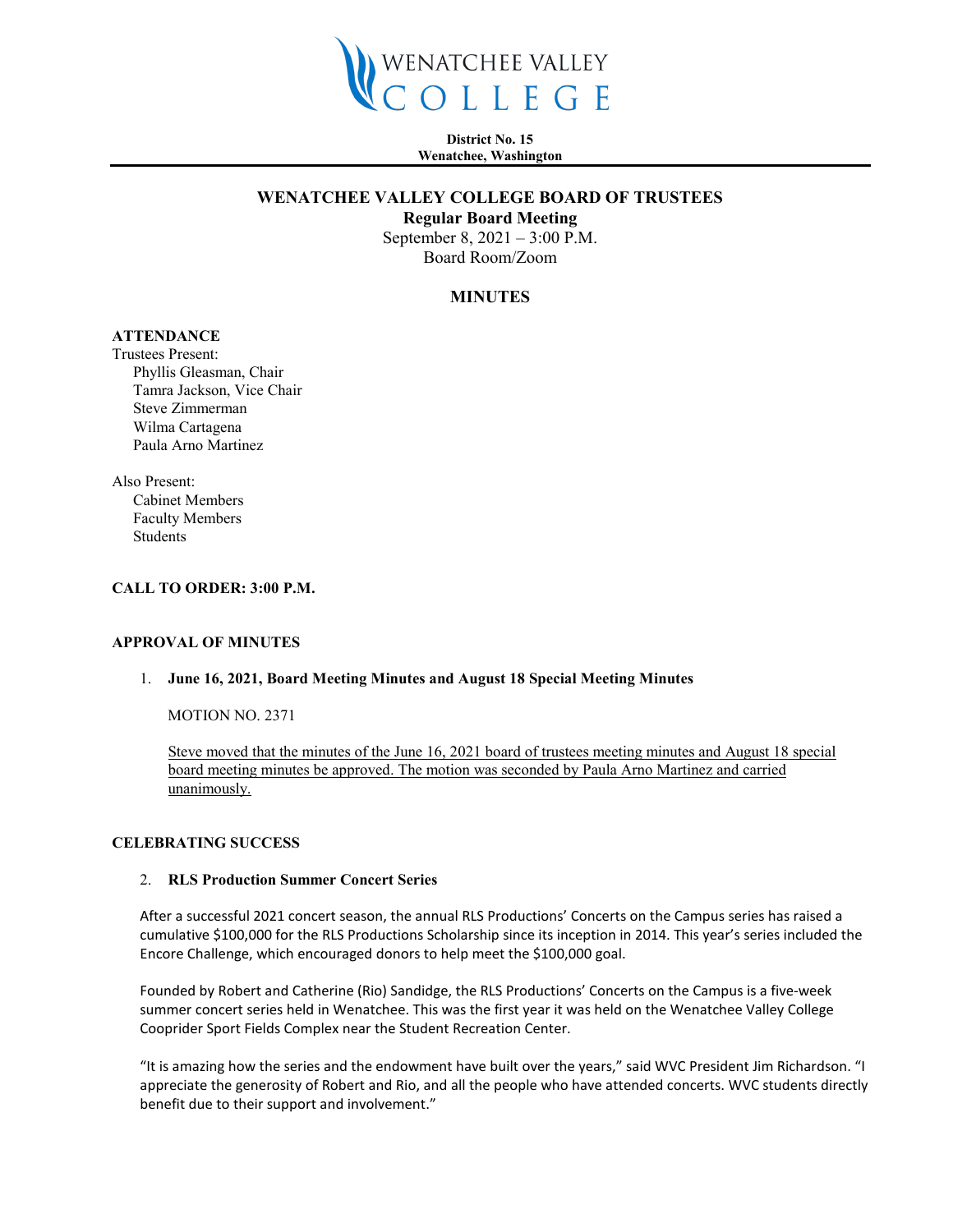"The collective impact RLS Productions' Concerts on the Campus is astounding," said WVC Foundation Executive Director Rachel Evey. "One of the best things about the scholarship is that, as an endowment, it will support future generations of students in perpetuity. The concerts, and everyone involved in them, are an investment in our community's future."

Funding for the RLS Productions Scholarship comes from direct sponsorships, ticket sales and supporters of the concert series. Robert and Rio Sandidge recognize all the generous sponsors, supporters, volunteers, and concert goers, both past and present.

"Rio and I feel so blessed that the Wenatchee valley believed in this series and how it gives back to the college," said Robert Sandidge. "We are grateful for the past seven years of support we received from our sponsors, supporters and concert attendees. We know they rely on us to not only promote their businesses and provide an exceptional concert series, but to also give back to our community in the form of scholarships. When Rio and I started this pursuit, we never dreamed we'd reach this level of contributions. We owe it to all these generous individuals, businesses and volunteers."

## **SPECIAL REPORTS**

- 3. **Patrick Tracy, AHE President** Patrick Tracy was not present to provide a verbal report.
- 4. **Mike Nelson, WPEA Chief Shop Steward** Mike Nelson was not present to give a verbal report.

## **STAFF REPORTS**

- 5. **Brett Riley, Vice President of Administrative Services** Brett Riley did not add to his written report.
- 6. **Dr. Tod Treat, Vice President of Instruction**  Dr. Tod Treat did not add to his written report.
- 7. **Dr. Chio Flores, Vice President of Student Services** Dr. Chio Flores shared that Wenatchee Valley College was selected as one of four institutions to participate in the mental health pilot grant program.
- 8. **Dr. Jim Richardson, President** President Dr. Richardson thanked the ICS team for their work on monitoring the state of the pandemic and the great work they have done in doing what is best for staff and students.

## **ACTION**

9. **Revised Policy 400.100 Student Rights and Responsibilities/Code of Student Conduct Reagan Bellamy, Executive Director of Human Resources The proposed 2021-2022 ASWVC Budget was reviewed at the board work session.** 

Revised policy 400.100 Student Rights and Responsibilities/Code of Student Conduct was discussed in detail during the board work session.

MOTION NO. 2372